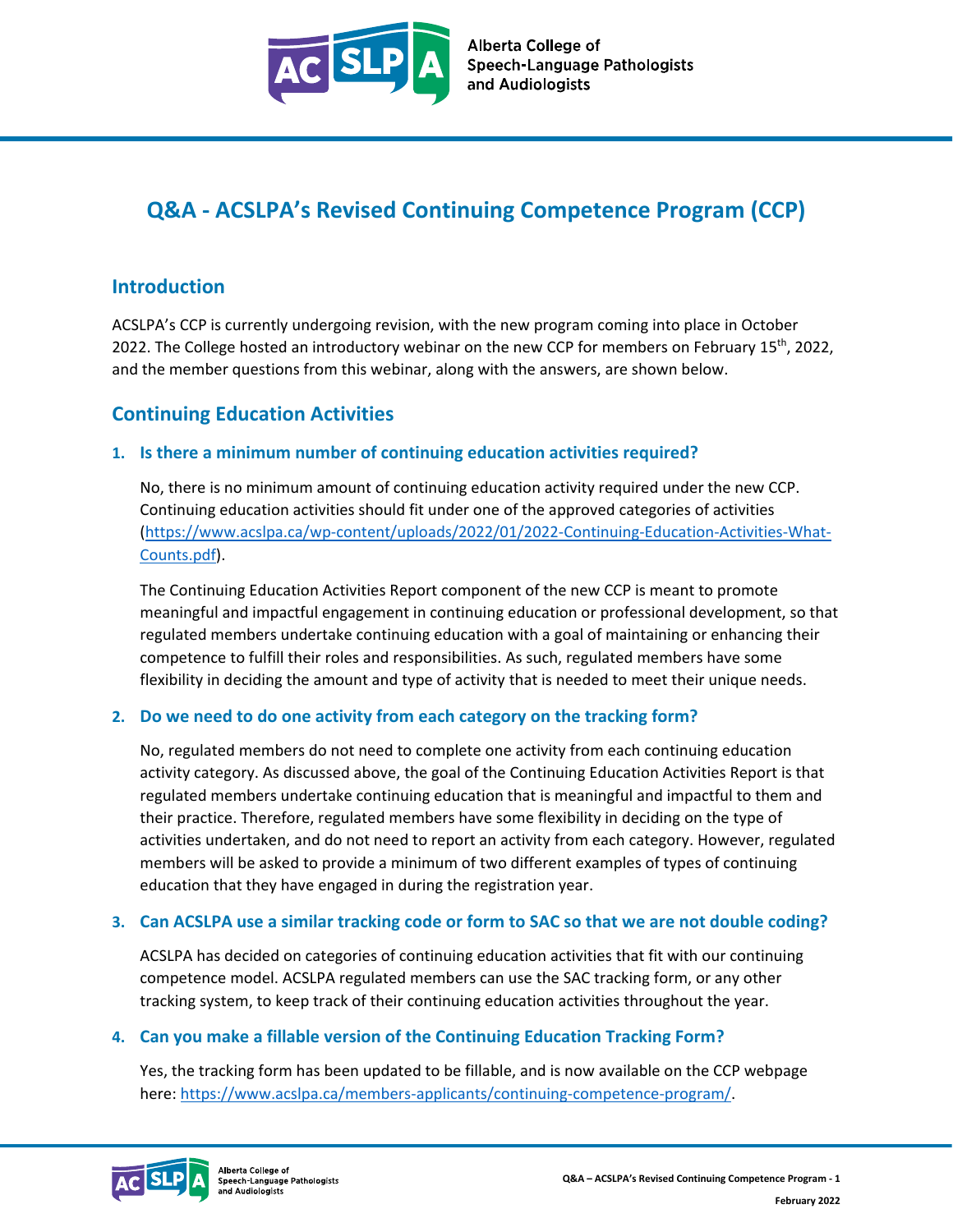#### **5. How are continuing education activities reported?**

Continuing education activities will need to be inputted directly into the CCP section of the member's online member profile. Members will need to track their continuing education activities in a format that works for them and transfer this information to their member profile when they complete their CCP requirements and registration renewal from October – December of the practice year.

#### **6. Will we be required to reflect on each continuing education activity?**

Since regulated members typically engage in many continuing education activities throughout each practice year, they will not be required to reflect on each activity they participate in. Instead, regulated members are asked to select the most relevant or impactful activities from their lists, and to describe how their competence was improved or supported through these activities.

## **Peer Dialogue Reflection**

#### **7. What constitutes a peer?**

For the purposes of the College's CCP, a peer is a trusted colleague, with whom members can have an open and honest dialogue. The peer does not have to be of the same profession as the regulated member and does not have to be a member of ACSLPA. The skills, knowledge, abilities, or expertise of the peer should be relevant to the professional situation, so that they can provide advice, guidance, and support that positively impacts the regulated member's competence to practice.

#### **8. Can the peer reflection be done at any point in the year?**

Yes, the peer dialogue and reflection on the discussion can be completed at any point in the practice year. Regulated members will need to document the dialogue and reflect on its impact at the time it occurs. They will then upload this information onto their online CCP profile in their member portal when they complete their CCP requirements and registration renewal anytime in October -December of the practice year.

### **9. Will the Peer Dialogue Reflection be a working document? For example, if I have a peer discussion earlier in the practice year, can I fill it in at the time of the discussion or do I have to wait until the CCP opens in October of the practice year?**

ACSLPA's reporting system currently does not allow for the Peer Dialogue Reflection to be a working document. Members will need to document the discussion and outcomes of the peer dialogue that they wish to report on and input this information into their online CCP profile when they complete their CCP requirements and registration renewal anytime in October – December of the practice year.

ACSLPA will make a fillable version of the Peer Dialogue Reflection form available on the website to assist members with tracking their peer discussions.

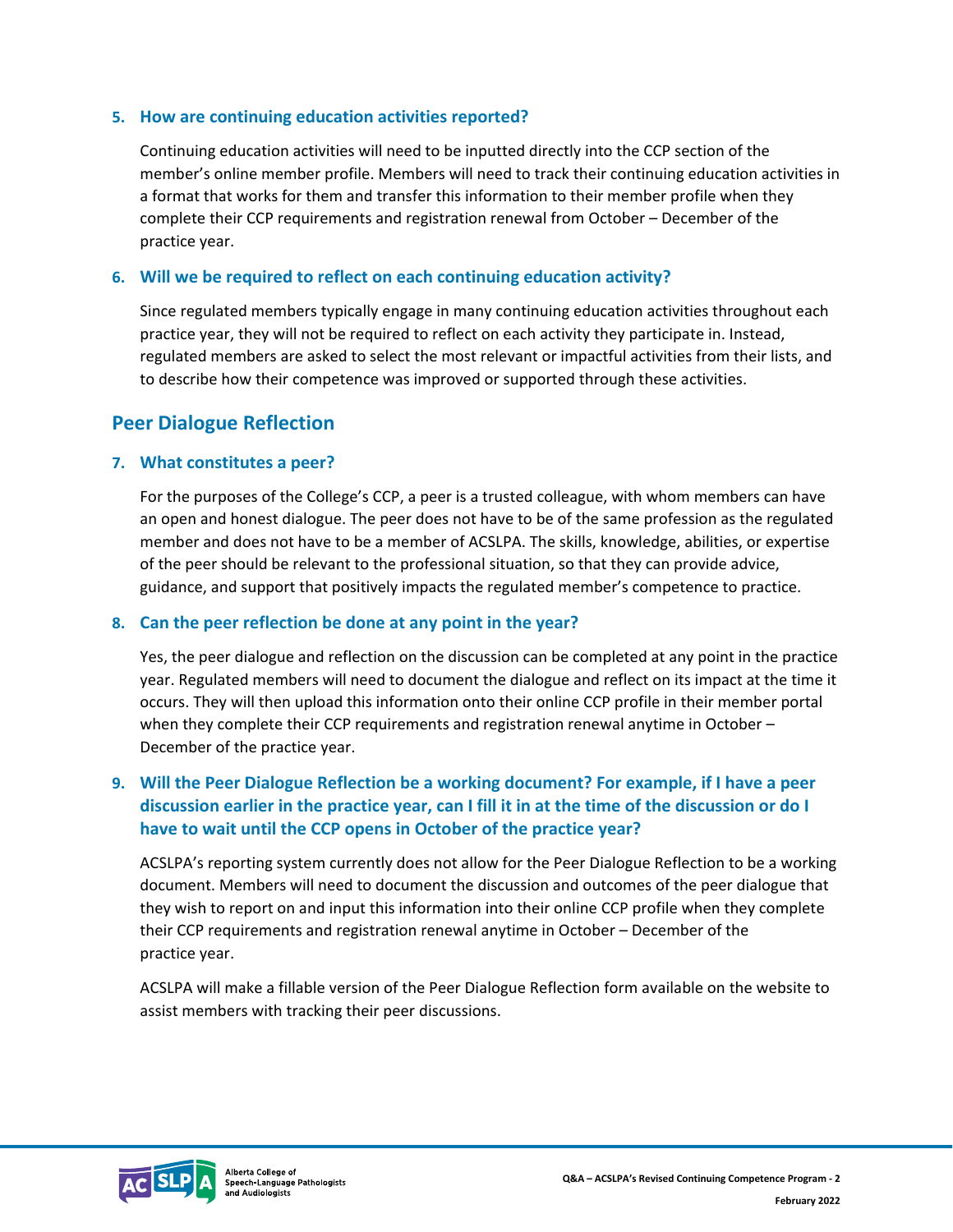### **10. Do we choose a situation or a specific part of our practice for the peer dialogue reflection, or is it a more general dialogue about our practice?**

Regulated members are asked to reflect on the dialogue they have had with a peer regarding any professional situation or event where they obtained feedback and support.

Since the aim of this component of the CCP is to promote engagement with peers as a means to maintain and enhance competence to practice, regulated members will be asked to describe how the discussion with their peer impacted their competence and their practice. Choosing a specific situation or part of practice will allow for more concrete examples of how competence was impacted in the reflection on the peer dialogue.

### **11. Would a working group discussion be appropriate for the Peer Dialogue Reflection?**

Yes, reflecting on a discussion from amongst a working group of peers would be appropriate for the Peer Dialogue Reflection. However, regulated members should be mindful that the members of their working group meet the requirements noted in Question 7 – 'What constitutes a peer?'.

# **Jurisprudence Education Requirements**

### **12. Does the revised continuing competence program mean there is no more jurisprudence training or exam requirements?**

No, regulated members are still expected to complete ACSLPA's jurisprudence education requirements and exam every 5 years.

ACSLPA's jurisprudence education was developed to help regulated members familiarize themselves with the provincial regulatory requirements relevant to their daily practice and to practice in compliance with these requirements. As such, it has a different function to the CCP, is not 'tied' to the CCP, and must be completed separately from the CCP.

### **13. Can we use completion of jurisprudence as our new CCP, as we did in the past?**

Previously, jurisprudence education could be completed as a learning activity where a regulated member identified that they wanted to learn more about self-regulation as their competence goal for CCP.

With bill 46 recent amendments to the *[Health Professions Act](https://www.qp.alberta.ca/documents/Acts/h07.pdf)*, the College's CCP:

- Must provide for regulated members or categories of regulated members to maintain competence and to enhance the provisions of professional services by participating in a program for self-directed professional development, and
- May provide for practice visits, examining, interviewing or other competence assessment of the regulated members or categories of regulated members.

The jurisprudence education modules do not meet these requirements. Completion of jurisprudence education modules may, however, still be identified as a College directed competence activity when filling out the continuing education component of the CCP.